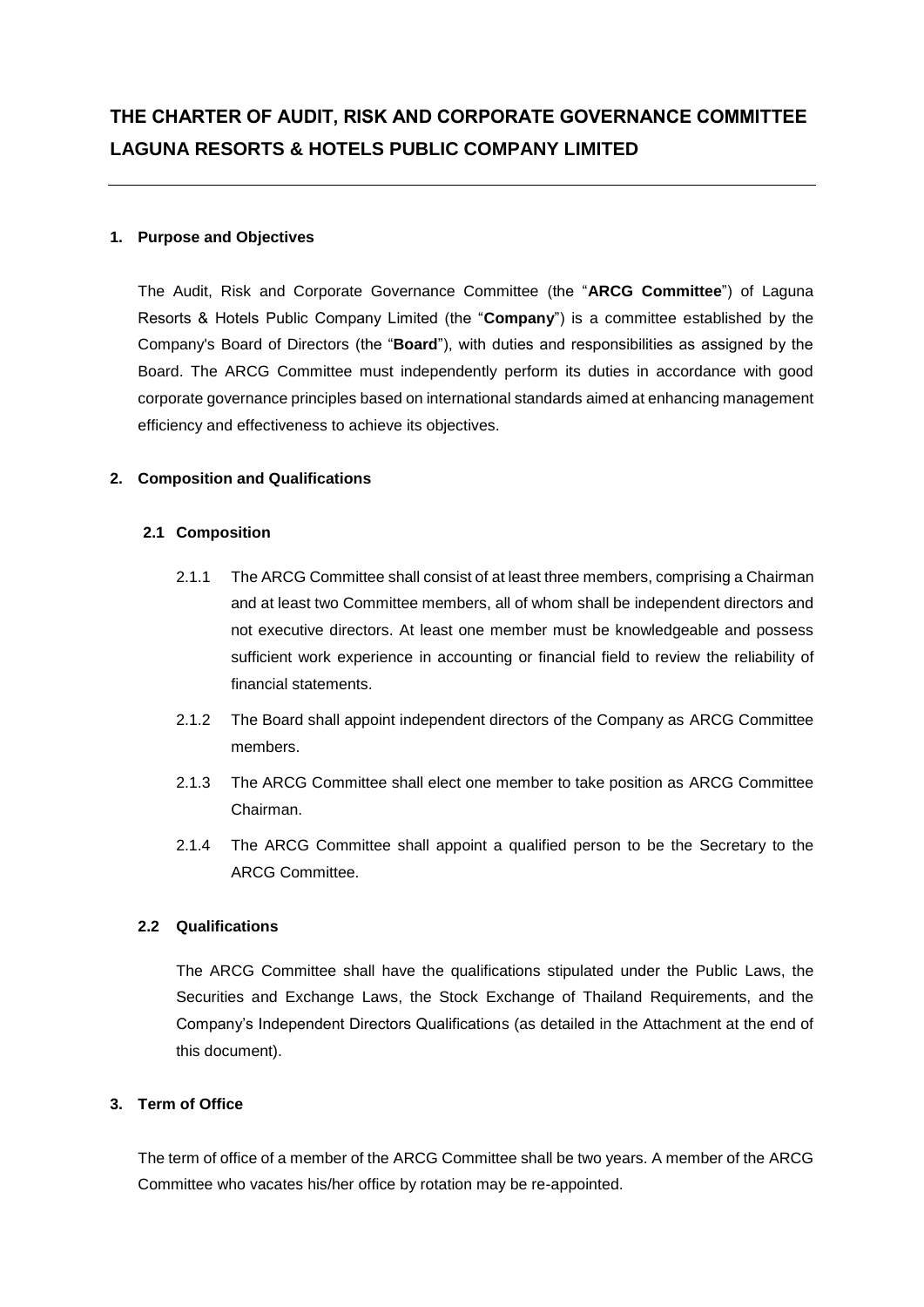In the case of any vacancy occurring in ARCG Committee otherwise than by rotation, the Board shall appoint a fully qualified person to replace the vacating committee member in order that ARCG Committee reaches the full number stipulated by the Board. The person replacing an ARCG Committee member shall remain in office for the period which the ARCG Committee member, whom he or she replaces, is entitled.

# **4. Duties and Responsibilities**

The ARCG Committee is assigned by the Board of Directors to perform the following duties and responsibilities:

- 4.1 To review the accuracy and adequacy of financial reporting of the Company;
- 4.2 To review the adequacy and effectiveness of internal control and internal audit systems of the Company as well as to determine the independence of the internal audit unit, and to approve the appointment, transfer and termination of employment of the chief of the internal audit unit;
- 4.3 To consider, select, nominate and terminate an independent person to be the external auditor of the Company and propose fees for such person, as well as to attend a nonmanagement meeting with the external auditor at least once a year;
- 4.4 To review the Company's compliance with the law on securities and exchange, regulations of the Stock Exchange of Thailand and the laws relating to the business of the Company;
- 4.5 To review the connected transactions or the transactions that may lead to conflicts of interests to ensure that they are in compliance with the laws, regulations of the Stock Exchange of Thailand, and are reasonable and for the highest benefit of the Company;
- 4.6 To report the activities of the Audit, Risk and Corporate Governance Committee to the Board;
- 4.7 To prepare and to disclose a report of the ARCG Committee in the Company's Annual Report. The report must be signed by the ARCG Committee Chairman, comprising at least the following information:
	- a) an opinion on the accuracy, completeness and creditability of the Company's financial report,
	- b) an opinion on the adequacy of the Company's internal control system,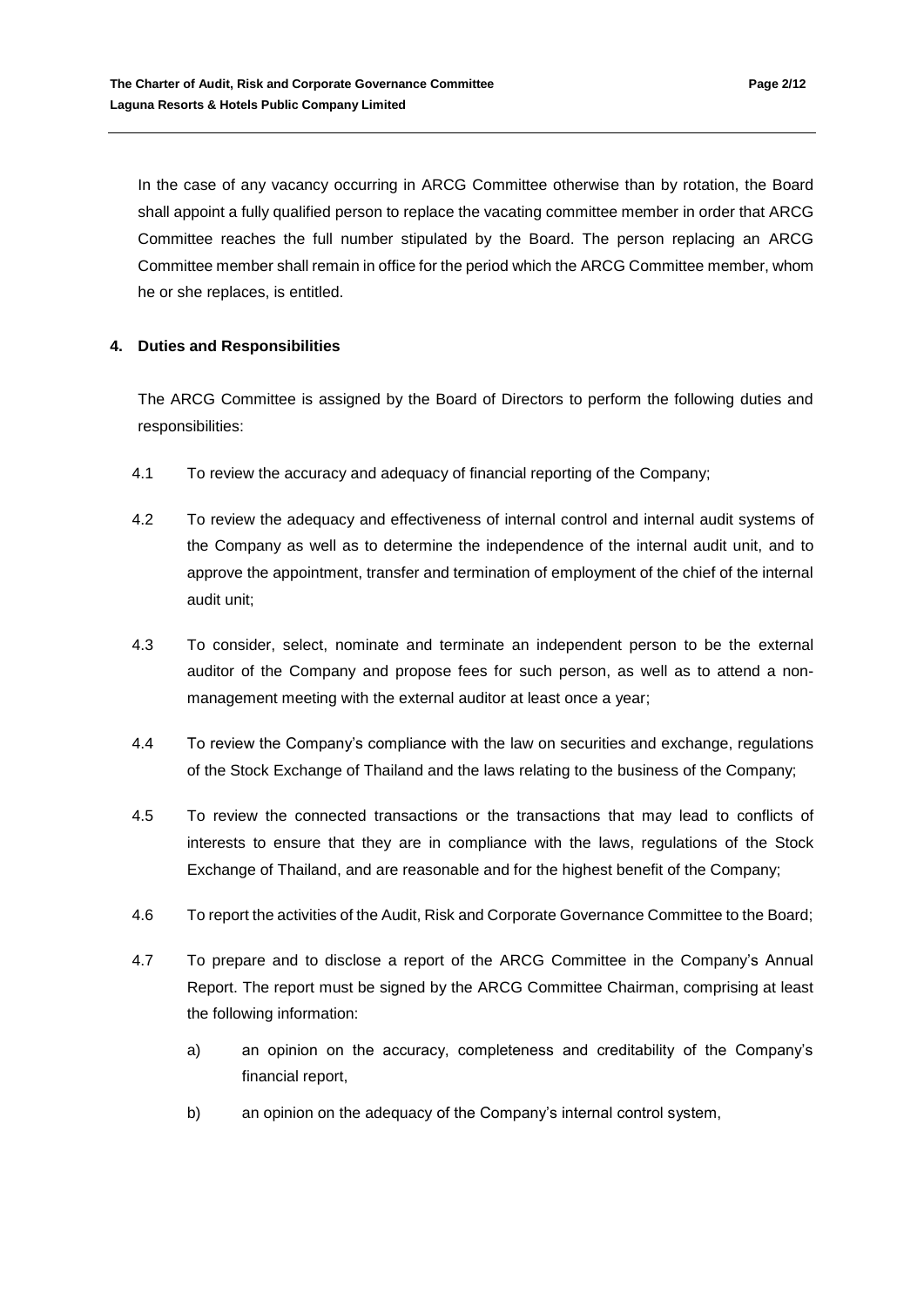- c) an opinion on the compliance with the law on securities and exchange, regulations of the Stock Exchange of Thailand or the laws relating to the business of the Company,
- d) an opinion on the suitability of an auditor,
- e) an opinion on the transactions that may lead to conflicts of interests,
- f) the number of the ARCG Committee meetings, and the attendance of such meetings by each ARCG Committee member,
- g) an opinion or overview comment received by the ARCG Committee from its performance of duties in accordance with the charter, and
- h) other transactions which, according to the ARCG Committee's opinion, should be known to the shareholders and general investors, subject to the scope of duties and responsibilities assigned by the Board;
- 4.8 To review and encourage the Company to enforce and comply with an appropriate and efficient risk management policy, as well as to oversee and monitor the Group Risk Committee;
- 4.9 In performing the duty of the ARCG Committee, if there is a transaction or any of the following acts which may materially affect the Company's financial condition and operating results:
	- a) a transaction which causes a conflict of interest;
	- b) any fraud, irregularity, or material defect in an internal control system; or
	- c) an infringement of the law on securities and exchange, regulations of the Stock Exchange of Thailand or the laws relating to the business of the Company.

the ARCG Committee shall report such transaction or act to the Board for rectification within the period of time that the ARCG Committee thinks fit. If the Board or management fails to make a rectification within such period of time, ARCG Committee member may report on such transaction or act to the Office of the Securities and Exchange Commission or the Stock Exchange of Thailand;

4.10 To investigate and report the preliminary result to the Office of the Securities and Exchange Commission and the external auditor within thirty days upon receipt of the fact from the external auditor in relation to any suspicious circumstance that the director, manager or any person responsible for the operation of the Company commits an offence under the law on securities and exchange;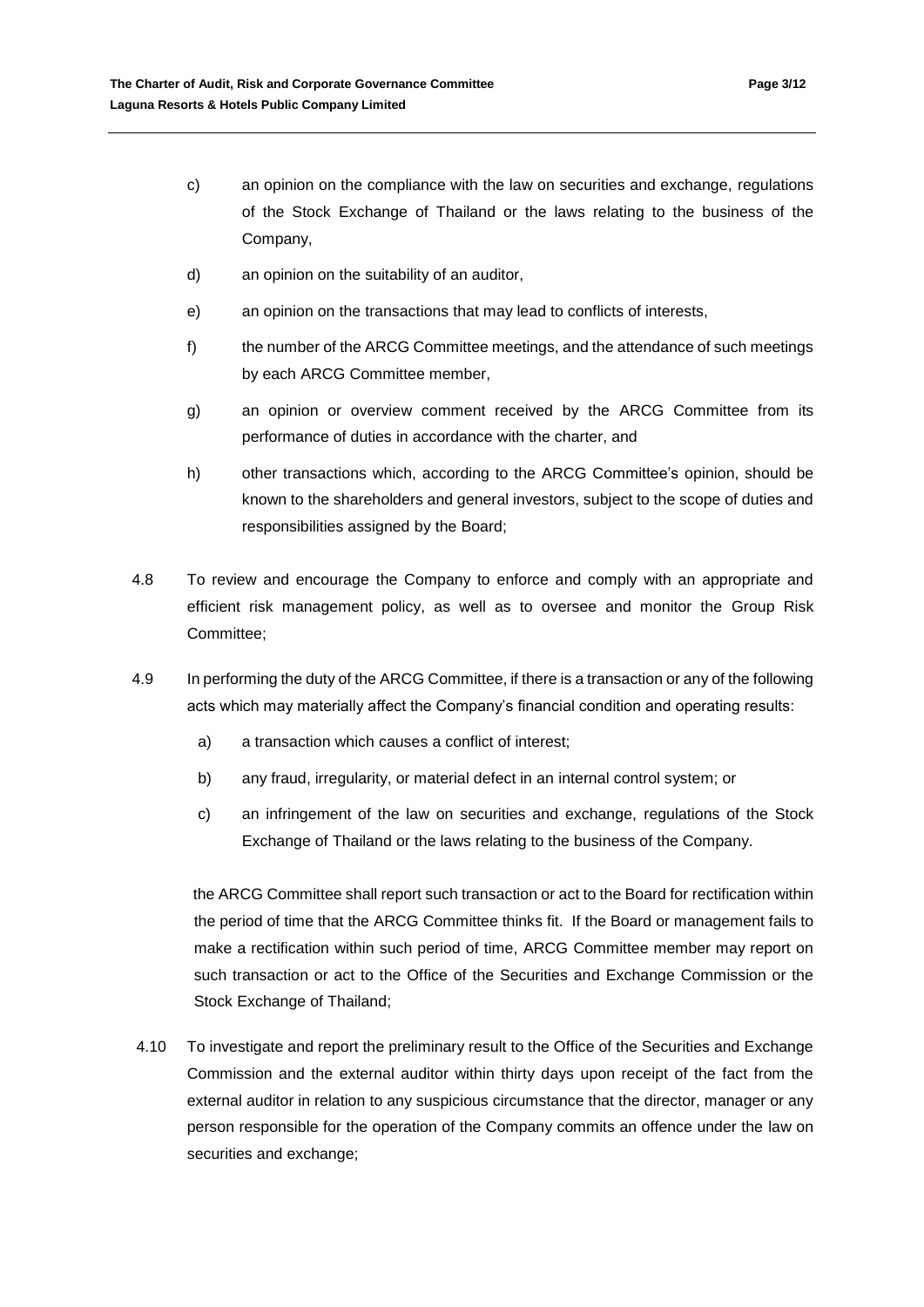- 4.11 To implement and oversee the annual self-performance evaluations including reviewing the evaluation results and reporting the results to the Board on an annual basis;
- 4.12 To supervise the performance of management to strictly comply with the Company's good corporate governance policy;
- 4.13 To review the Corporate Governance Policy and Code of Corporate Conduct of the Company at least once a year;
- 4.14 To oversee the anti-corruption policy to ensure it is sufficient and appropriate for the Company's business;
- 4.15 To supervise and offer advices related to the operation concerning the Company's sustainable development;
- 4.16 To review and assess the adequacy of the Charter of the ARCG annually and recommend modification to the Board as needed; and
- 4.17 To perform any other acts as assigned by the Board and accepted by the ARCG Committee;

## **5. Authority of the Audit, Risk and Corporate Governance Committee**

In order that the duties of the ARCG Committee be fulfilled, it shall have the following power:

### **5.1 Management Power**

5.1.1 The ARCG Committee shall have the power to request the Company's Group Risk Committee, other senior management, the internal auditor, and other staff of the Company to provide clarification, opinions, reports, reviews and attend meetings or submit documents as deemed relevant and necessary.

### **5.2 Power with respect to the Internal Auditor**

- 5.2.1 To ensure that there exists a common objective and understanding amongst the internal auditor, external auditor, Board of Directors, and the Group Risk Committee in regard to internal control;
- 5.2.2 To approve the appointment, removal, transfer, termination of employment of the chief of the internal audit unit;
- 5.2.3 To secure the independence of the internal auditor.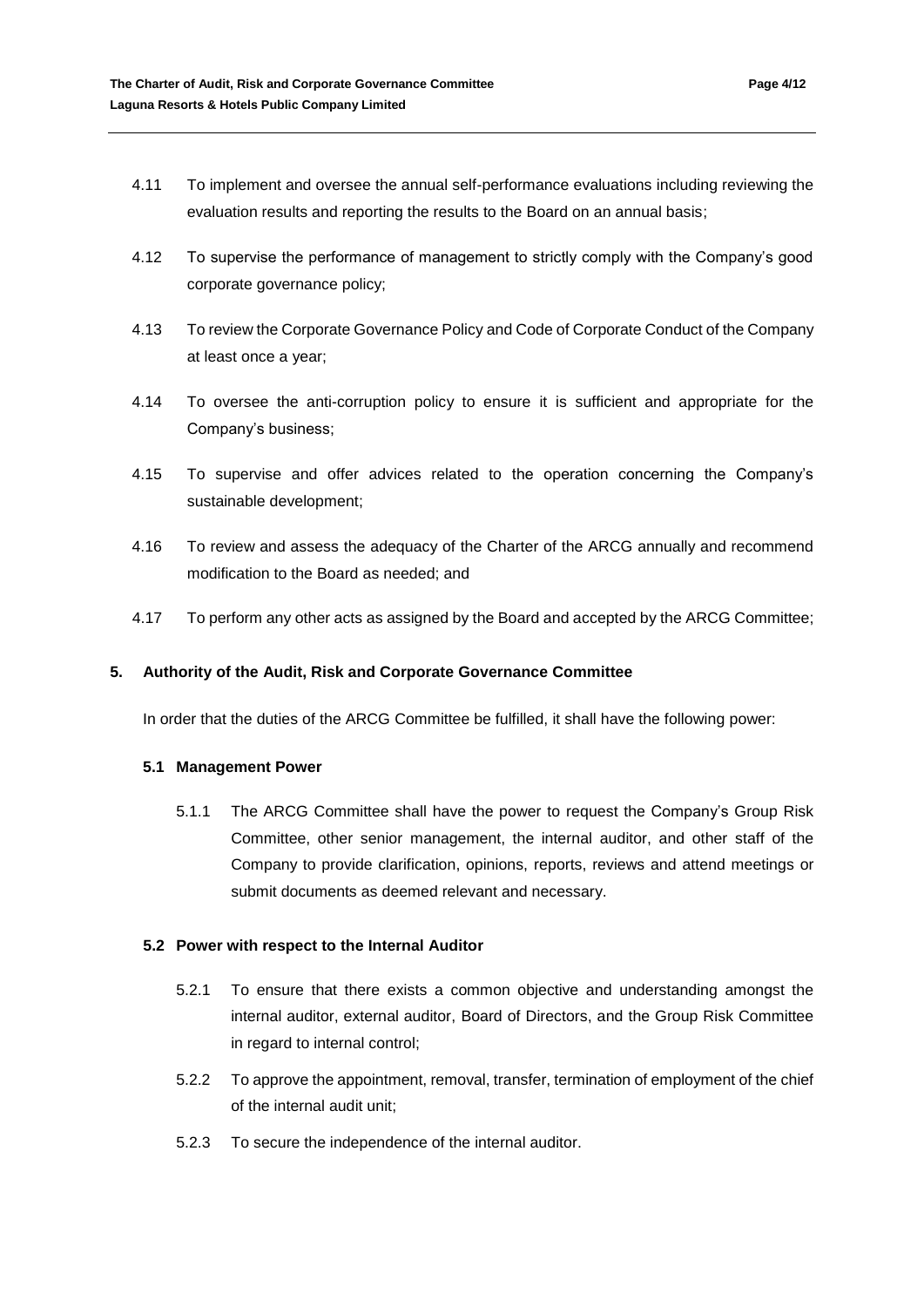#### **5.3 Power with respect to the External Auditor**

- 5.3.1 To review and evaluate the work performance of the external auditor;
- 5.3.2 To submit the names of the external auditor and annual auditing fee to the Board of Directors of the Company for the purpose of obtaining approval for the appointment of the external auditors at the Annual General Meeting of Shareholders;
- 5.3.3 To determine fees charged for audit services and other advisory services provided by the external auditor.

### **5.4 Other Powers**

The ARCG Committee shall have the power to investigate related persons and matters within the scope of the authority and duty of the ARCG Committee and, with the approval of the Board of Directors, shall have the power to employ or ask a specialist to provide advice and opinions as deemed appropriate by the ARCG Committee.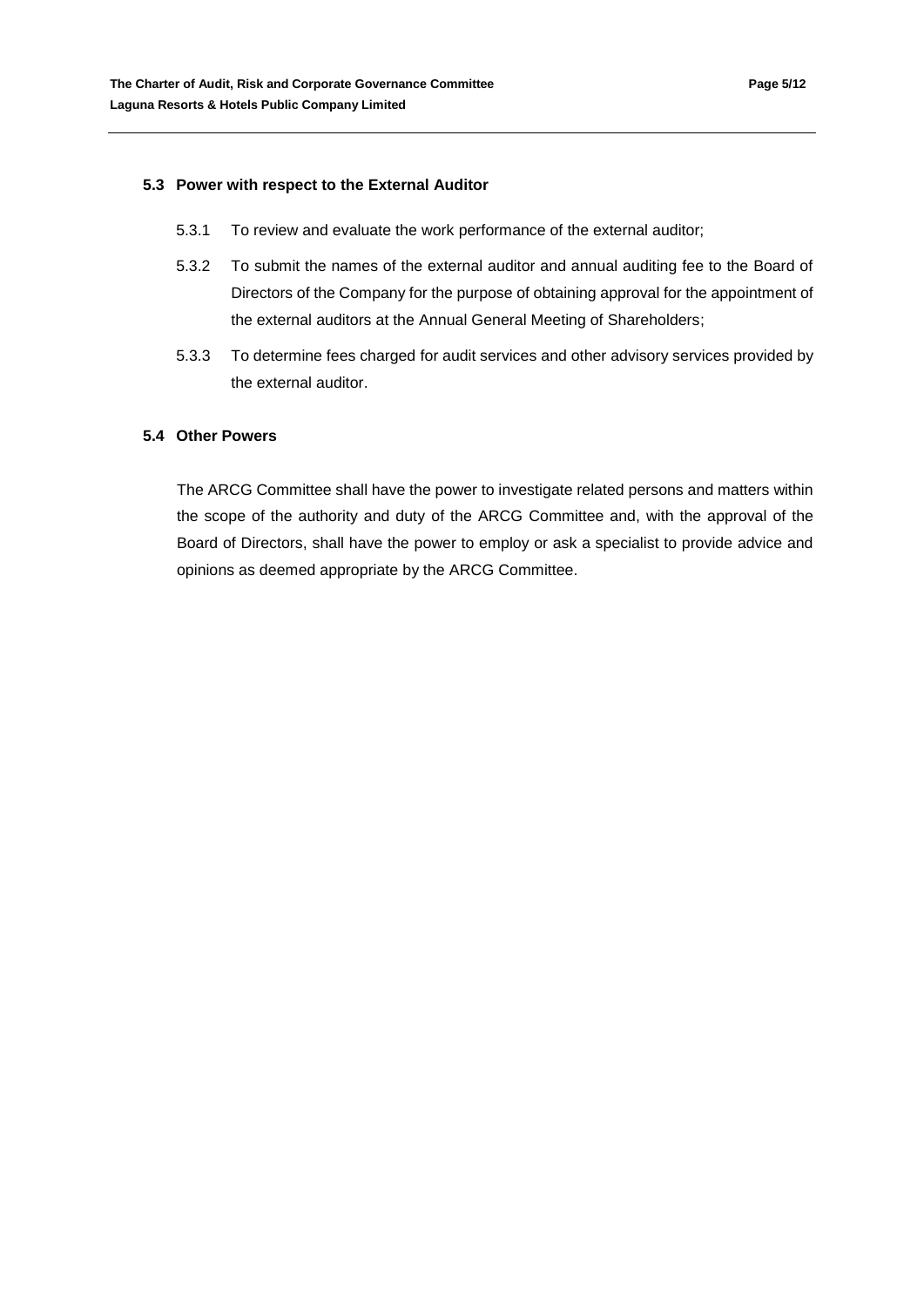# **Roles and Duties of the Related Working Sections of the Audit, Risk and Corporate Governance Committee**

It is an integral part of this Charter that the effectiveness of the ARCG Committee is wholly dependent on the related Working Sections having performed their roles and duties in relation to the ARCG Committee as follows:

# **1. Duties of the Board of Directors of the Company**

- 1.1 To approve the Charter of ARCG Committee so as to clearly state the scope of its duty and responsibility.
- 1.2 To establish good corporate governance and stipulate the appropriate role of the Board of Directors of the Company.
- 1.3 To establish an internal audit function to ensure an appropriate and effective internal control system.
- 1.4 To ensure that the management has a register of directors and other particulars as stipulated by law.

# **2. Duties of the Company's Group Risk Committee**

- 2.1 To implement a risk management framework for the Company and ensure that there is an awareness and culture of risk management throughout the Group.
- 2.2 To determine operations of the risk registers to be reviewed and timetable for completion.
- 2.3 To review all risk registers and approve the action items.
- 2.4 To monitor the completion of the action items.
- 2.5 To perform a full review of each operation every three years by identifying risks, rating and assessing those risks; and the treatment of those risks.
- 2.6 To revisit strategic risks for the Company every year by identifying strategic risks, rating and assessing those strategic risks; and revisiting action items of those strategic risks.
- 2.7 To revisit strategic risk action points every twelve months.
- 2.8 To revisit action points of current risk reviews of all operations every six months.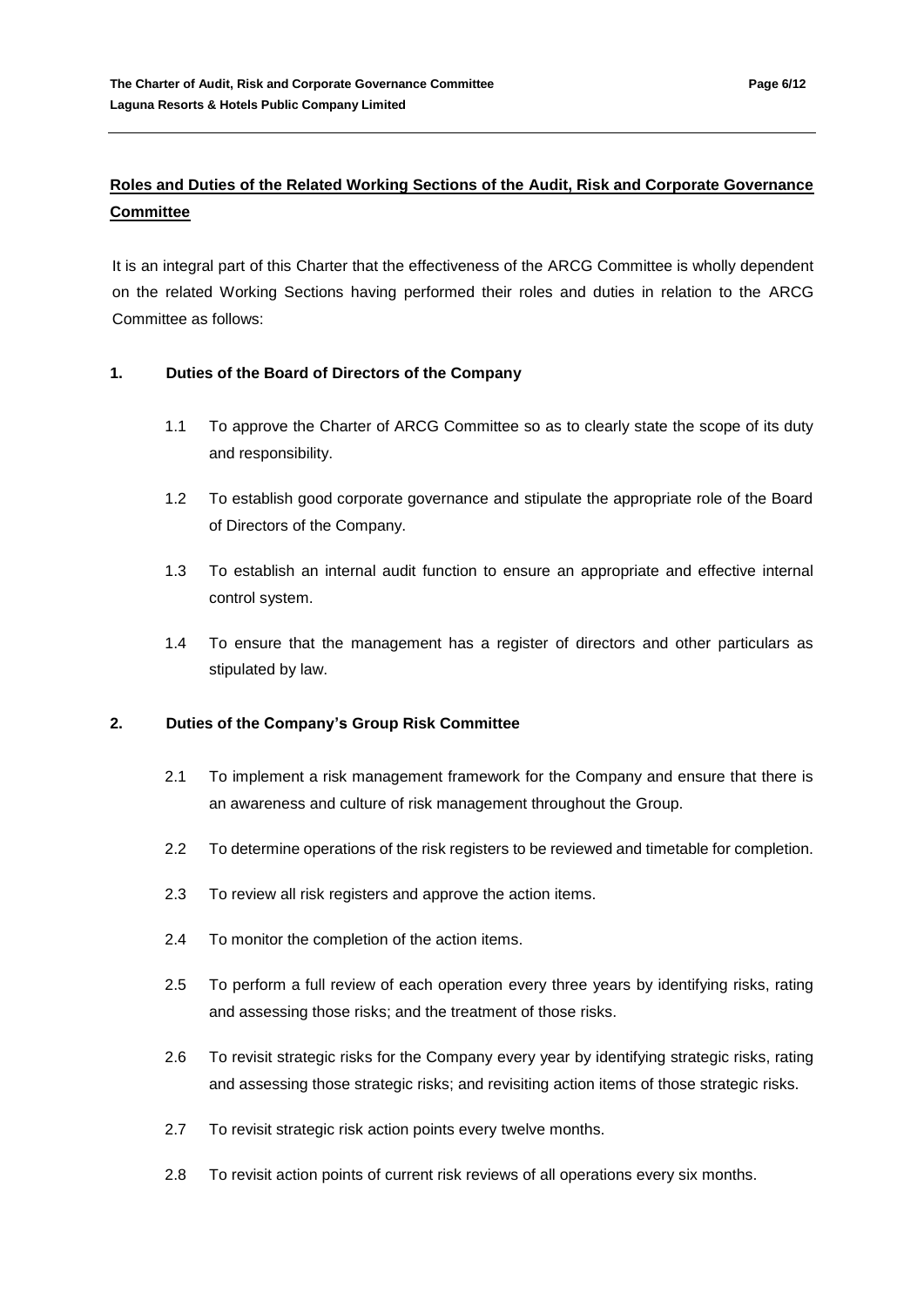- 2.9 To ensure that internal audit plans cover all critical control procedures identified by the Company's Group Risk Committee to ensure that these procedures are fully complied with and operating effectively.
- 2.10 To review the results of all internal audit reports and ensure that all agreed recommendations are acted upon by management.
- 2.11 To meet at least on quarterly basis prior to the meeting of the ARCG Committee. All of its meetings will be minuted and circulated to the ARCG Committee prior to the ARCG Committee's meeting.
- 2.12 To report to the ARCG Committee providing a summary of all material risks and updates on progress of action plans identified to improve the management of critical risks to the LRH Group.

# **3. Duties of the Legal Department**

- 3.1 To prepare a summary of legal issues and cases affecting the Company together with opinions for the ARCG Committee's information.
- 3.2 The Legal Counsel will report quarterly to the ARCG Committee, by providing a quarterly report and attending ARCG Committee meeting and with external legal advisors in the case of a transaction which significantly impacts on the financial statements, or if deemed appropriate by the ARCG Committee.

# **4. Duties of the Accounting and Financial Department**

- 4.1 To complete the financial statements in an expeditious manner and according to the ARCG Committee schedule of meetings and in any event no later than 30 days from the last day of the quarter end.
- 4.2 To follow up new accounting standards and notify the Board of the subject matter upon publication of updates to accounting standards which will impact the Company's financial statements.
- 4.3 To notify the ARCG Committee of any change in accounting policy.
- 4.4 To follow up and examine transactions which fall within the scope of a related party transaction and, where there is potential for a conflict of interest, to immediately consider and report the transaction to the relevant executive authority of the Board, for direction on the correct basis of proceeding, and the ARCG Committee.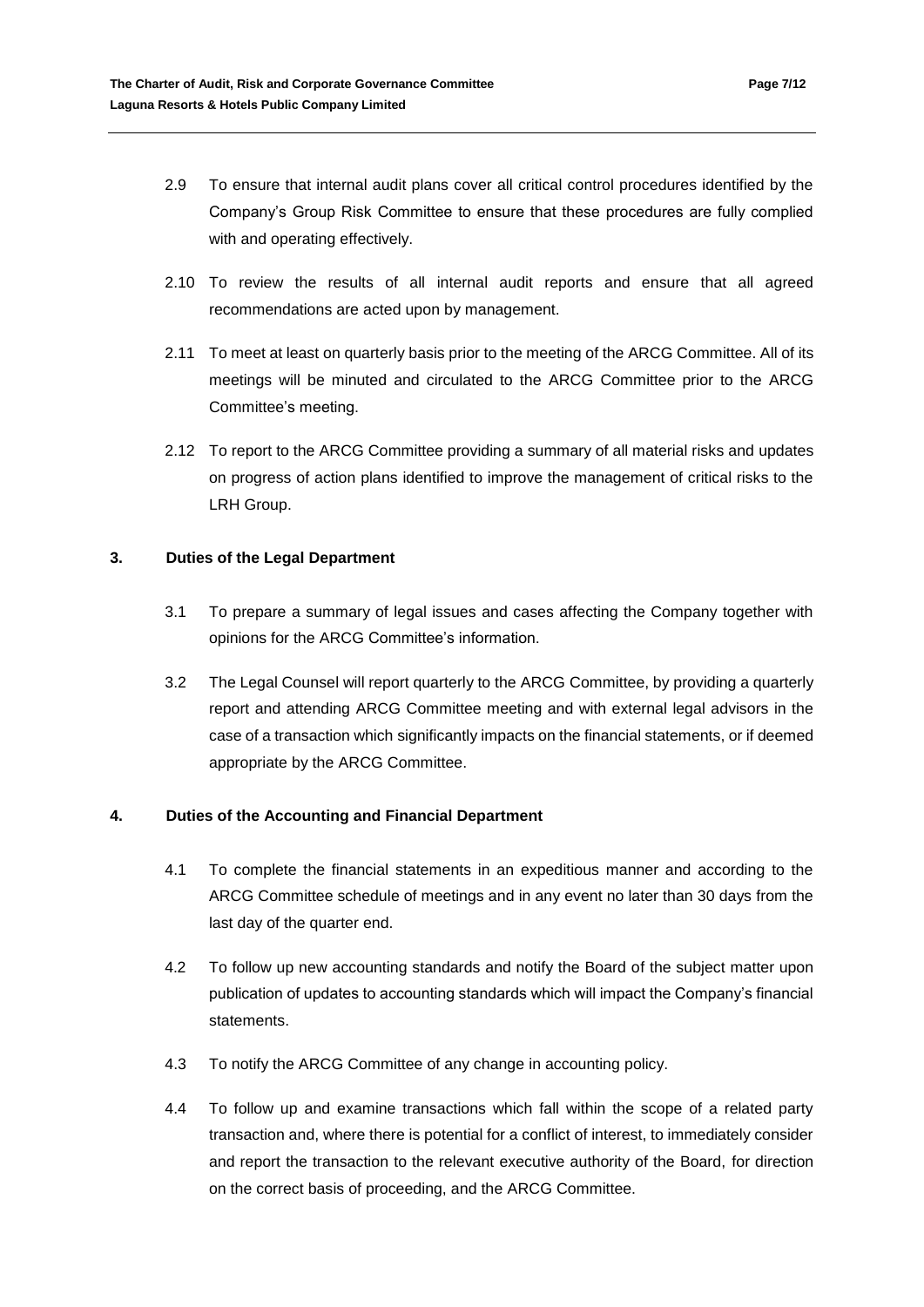### **5. Duties of the Internal Auditor**

- 5.1 To propose an annual audit plan to ARCG Committee. The annual audit plan should fully reflect the findings and recommendations of the Company's Group Risk Committee and should be focused on the critical internal controls upon which the Company places reliance to minimise the impact of the strategic and operational risks it faces. The following shall form an integral part of the auditing plan:
	- electronic processing audits
	- the audits of related party transactions
	- the review on all risk registers, after such registers have been approved/signed off by the Company's Group Risk Committee, with an aim to ensure that all critical controls are operating effectively. This will entail reviewing both existing and proposed critical controls. In the case of the latter the internal auditor must be satisfied as to the timetable for implementing controls and that they address the relevant critical risk;
- 5.2 To jointly review, advise and consider the scope of the annual audit plan of the internal auditor with the ARCG Committee and the external auditor in order to ensure consistency and conformity with the financial audit with a view to reducing duplication of audit work and achieving efficiency of the resources of the internal auditor and the external auditor;
- 5.3 To report to the ARCG Committee concerning the following:
	- 5.3.1 adequacy of internal control systems including any computer-based internal control systems;
	- 5.3.2 shortcomings in the internal control systems identified during the internal audit highlighting in particular those items that the internal auditor deems to be significant; and
	- 5.3.3 all material issues arising from the review on all risk registers after formally liaising with relevant management and the Company's Group Risk Committee. The internal audit report should be circulated to the Group Risk Committee prior to the ARCG Committee's meeting. (Action items are responsibility of management to perform and then Management reports on status of action items to the ARCG Committee. The internal audit will review action items only when completed.)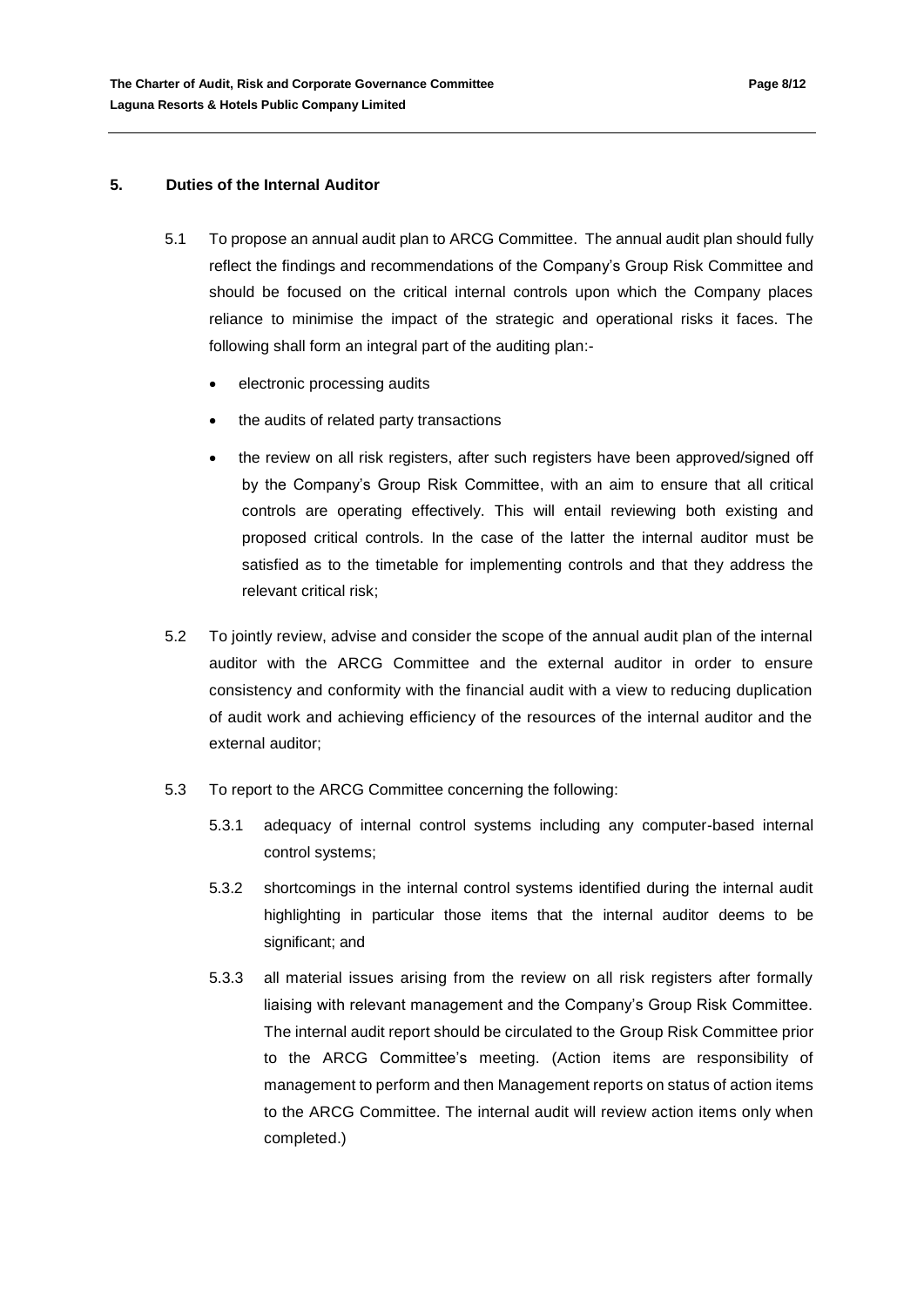- 5.4 To report to Management and the ARCG Committee on the following topics:
	- 5.4.1 shortcomings or failures in the internal control systems that have been found during the year; and
	- 5.4.2 difficulties that arise at the time of examination of the internal control systems and books and records of the Company including limitation to the scope of work or obstacles concerning access to the information necessary for the examination.
- 5.5 To report the results of examinations especially concerning the financial and compliance audits to the ARCG Committee within a period of 30 days from the last day of the quarter end.

### **6. Duties of the External Auditor**

- 6.1 To participate in the meeting of the ARCG Committee every year in preparing the audit plan and prior to the auditor certifying the annual financial statements.
- 6.2 To submit the financial statements of each quarter at least 5 business days prior to submitting the financial statements to the Stock Exchange of Thailand and the Securities and Exchange Commission.
- 6.3 To report any significant levels of risk and methods to alleviate such risks.
- 6.4 To report on work performed and advisory services provided by the auditor.
- 6.5 To report to Management and the ARCG Committee in regard to:
	- 6.5.1 the annual financial statements and notes to the financial statements;
	- 6.5.2 the auditor's report;
	- 6.5.3 its management letter and in addition any other observations and suggestions arising from the work performed by the auditor;
	- 6.5.4 the system of internal control of the Company;
	- 6.5.5 significant difficulties or conflicts with Management during the performance of the Auditors' duties; and
	- 6.5.6 other significant matters related to auditing standards that the Audit, Risk and Corporate Governance Committee should understand or discuss with the auditors.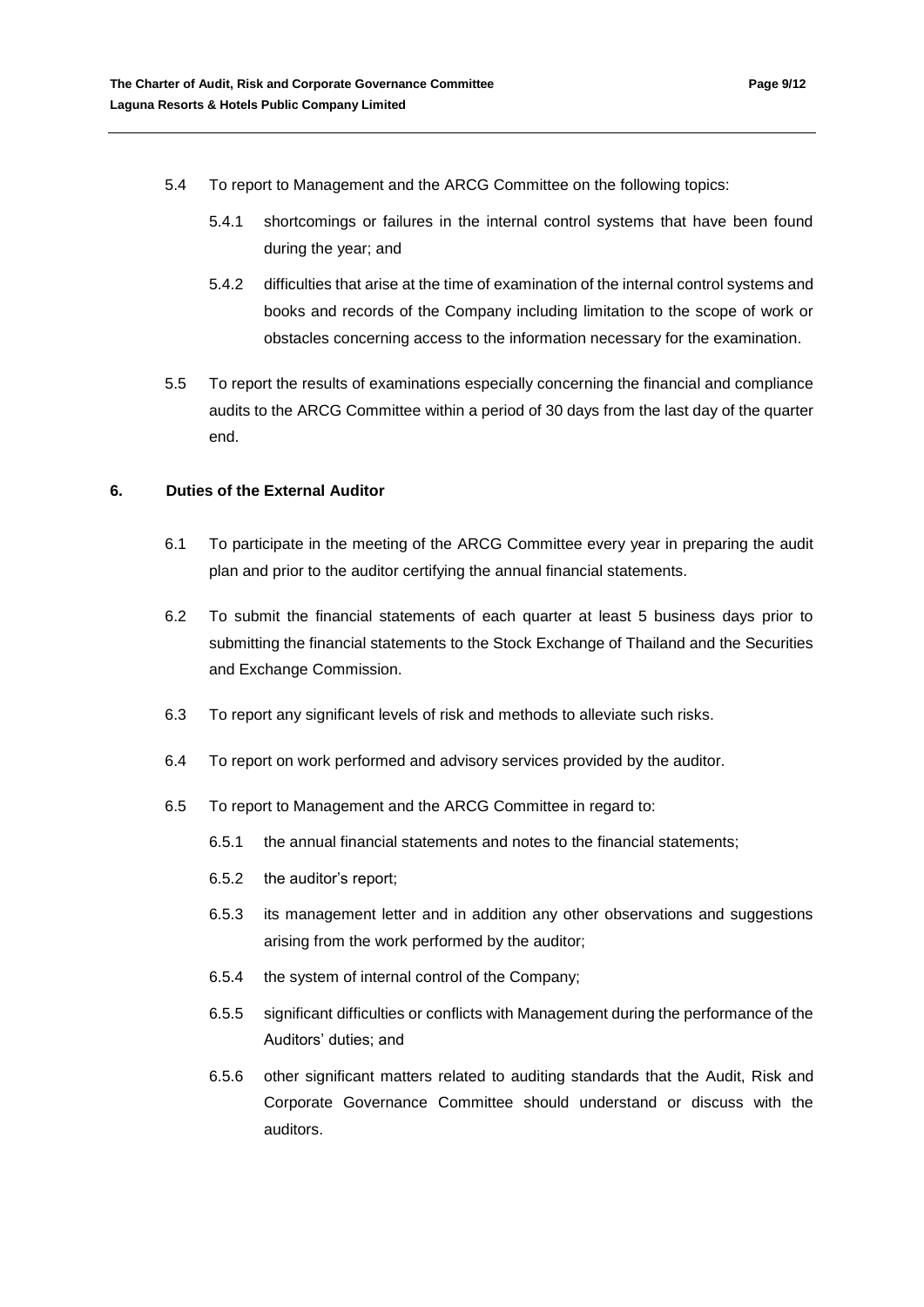In case where the Audit, Risk and Corporate Governance Committee fails to investigate and report the preliminary inspection result to the Office of the Securities and Exchange Commission and the external auditor within thirty day upon receipt of the above fact from the external auditor, the external auditor shall report the matter to the Office of the Securities and Exchange Commission.

# **7. Duties of the Secretary to the Audit, Risk and Corporate Governance Committee**

- 7.1 To prepare the minutes of the meeting of the ARCG Committee to ensure that the same correctly reflects the discussions and conclusions of the meeting.
- 7.2 To coordinate with the officers of various working sections of the Group for the purpose of providing relevant information to the ARCG Committee.
- 7.3 To summarize and report on the results of the ARCG Committee to the Board of Directors for information and consideration each quarter.
- 7.4 To draft the annual reports required to be provided by the ARCG Committee.

This Charter of Audit, Risk and Corporate Governance Committee has been revised by the Audit, Risk and Corporate Governance Committee Meeting No. 1/2020 held on February 18, 2020 and approved by the Board of Directors' Meeting No. 1/2020 held on February 25, 2020.

**(Mr. Vudhiphol Suriyabhivadh) Audit, Risk and Corporate Governance Committee Chairman**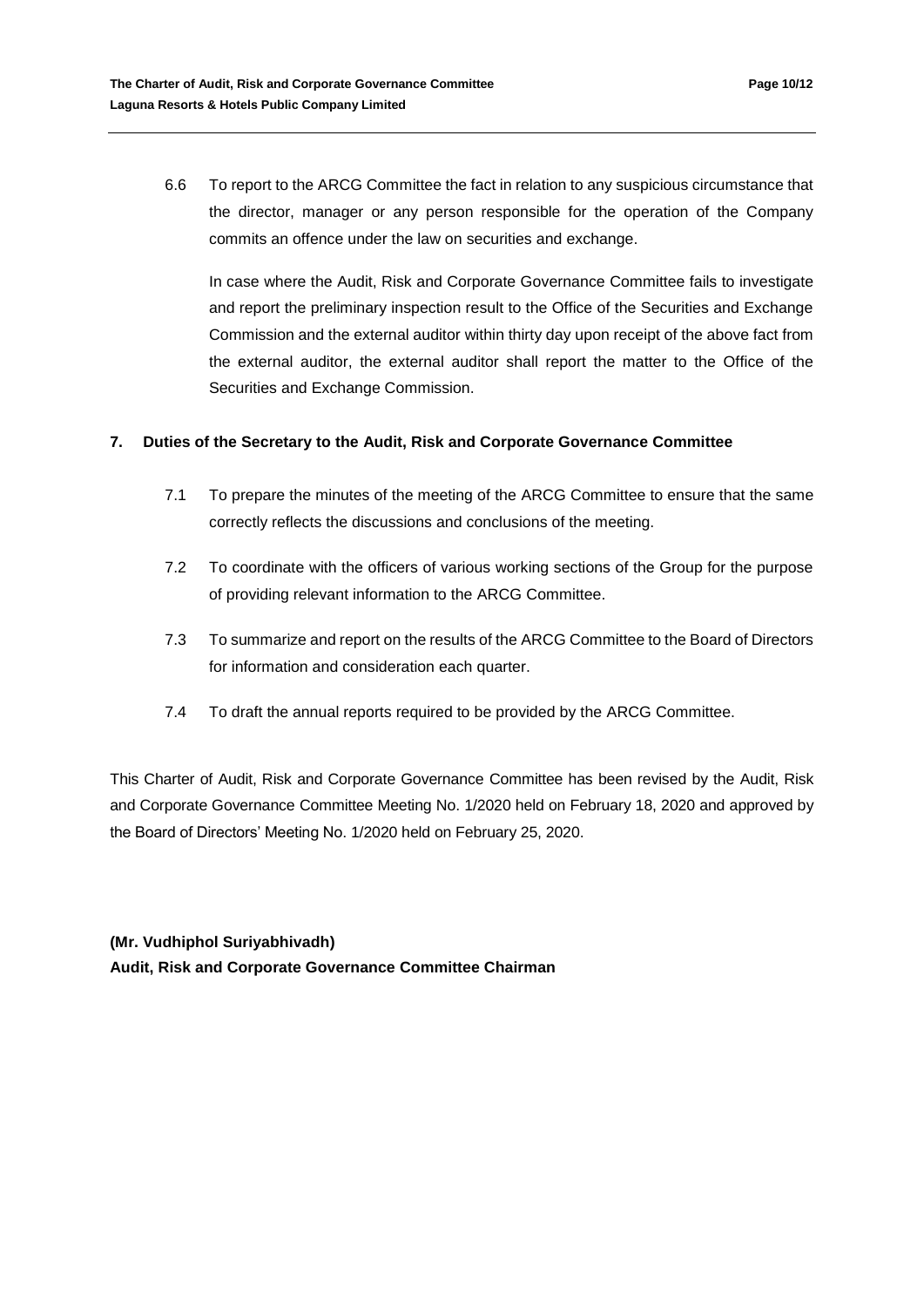#### **Attachment**

# **Qualifications of the Independent Director**

- (1) holding not exceeding 0.75 percent of the total voting shares of the Company, its parent company, subsidiary, associate company, major shareholder or controlling person, including shares held by the connected persons of such independent director;
- (2) neither being nor having been an executive director, employee, staff, advisor who receives salary or the controlling person of the Company, its parent company, subsidiary, associate company, same-level subsidiary, major shareholder or controlling person, unless the foregoing status has ended not less than two years prior to the date of appointment. Such prohibited characteristics shall exclude the case where an independent director used to be a government official or advisor of a governmental agency, which is a major shareholder or the controlling person of the Company;
- (3) not being a person who is related by blood or registration under laws, such as father, mother, spouse, sibling and child, including spouse of child, other directors, executives, major shareholders, controlling person or person to be nominated as director, executive or controlling person of the Company or its subsidiary;
- (4) not having or having had a business relationship with the Company, its parent company, subsidiary, associate company, major shareholder or controlling person in a manner that may interfere with his/her independent judgment, and neither being nor having been a significant shareholder or the controlling person of any person having a business relationship with the Company, its parent company, subsidiary, associate company, major shareholder or controlling person, unless the foregoing relationships has ended not less than two years prior to the date of appointment.

The term of 'business relationship' aforementioned under paragraph one includes any normal business transaction, rental or lease of immovable property, transactions relating to assets or services or grant or receipt of financial assistance through receiving or extending loan, guarantee, providing assets as collateral, and any other similar actions, which result in the Company or his/her counterparty being subject to indebtedness payable to the other party in the amount of three percent or more of the net tangible assets of the Company or twenty million baht or more, whichever amount is lower. The amount of such indebtedness shall be in accordance with the method for calculating the value of connected party transactions under the Notification of the Capital Market Supervisory Board governing rules on connected transactions mutatis mutandis. The combination of such indebtedness shall include the indebtedness taking place during the course of one year prior to the date on which the business relationship with the person commences;